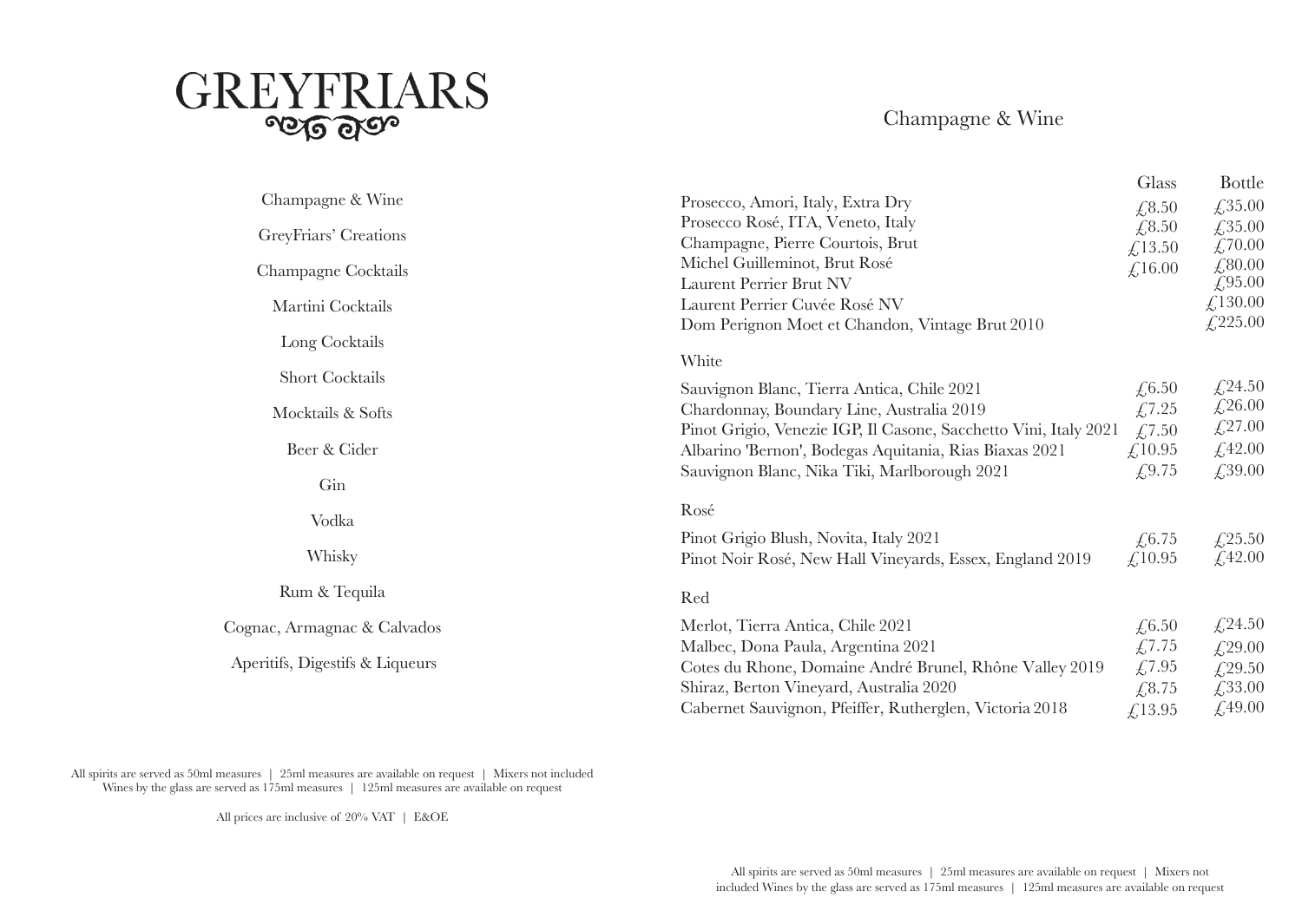# GreyFriars' Creations

| All Saints Spritz<br>Raspberry vodka, a dash of fresh lemon, raspberries, shaken and topped off<br>with chilled prosecco                                    | £10.50  |
|-------------------------------------------------------------------------------------------------------------------------------------------------------------|---------|
| Apple & Blackberry martini<br>Fruity combination of freshly muddles blackberries with vodka, apple juice,<br>Creme de Mure and a thin layer of cream on top | £,9.50  |
| Apple Pie<br>Vanilla vodka, Jameson's whiskey, apple juice and a touch of cinnamon syrup                                                                    | £10.00  |
| Dome<br>An exotic blend of Red Leg spiced rum, muddled fresh ginger,<br>coconut syrup, lime, charged with soda                                              | £,9.50  |
| Just Peachy<br>Lovely mix of peach purée and peach liqueur, gin, lemon juice and topped<br>up with Prosecco                                                 | £,10.00 |
| GreyFriars Mule<br>Opihr spiced gin, fresh chili, lime, sugar, angostura bitters and topped up<br>with ginger beer                                          | £,9.00  |
| <b>High Comfort</b><br>Disaronno, Southern Comfort, peach purée, lemon juice, orange bitters and<br>a touch of sugar                                        | £,9.00  |
| <b>Secret Vault</b><br>A comforting combination of bitter grapefruit and smooth almond with<br>Bombay gin, Campari and sugar                                | £,10.50 |
| Six Over Six<br>Light and refined Bombay Gin, fresh cucumber, elderflower                                                                                   | £,9.50  |

# Champagne Cocktails

| <b>Bellini</b><br>A classic cocktail of Prosecco and white peach originating from<br>Harry's Bar in Venice | $\angle 9.50$ |
|------------------------------------------------------------------------------------------------------------|---------------|
| Classic Champagne Cocktail<br>Champagne, Cognac, angostura bitters and sugar                               | f.14.00       |
| French 75<br>A mix of Bombay gin, sugar and lemon, charged with Champagne                                  | £14.00        |
| Kir Royale<br>A classic cocktail of créme de cassis, charged with Champagne                                | £13.00        |
| Rossini<br>Fresh strawberry charged with Prosecco                                                          | $\angle 9.50$ |

# Martini Cocktails

| Aviation<br>An old classic of Bombay gin, violet and sweet cherry with a touch of<br>lemon juice                         | £9.00 |
|--------------------------------------------------------------------------------------------------------------------------|-------|
| Breakfast Martini<br>A citrus mix of Bombay gin, Cointreau, fresh lime juice and a spoonful<br>of orange marmalade       | £9.50 |
| Chilli and Chocolate Martini<br>A luxurious blend of Mozart chocolate liqueur, Finlandia vodka and<br>fresh red chillies | £9.00 |
| Cosmopolitan<br>The Sex & The City classic of Absolut Citron vodka, Cointreau, lime and<br>cranberry                     | £9.00 |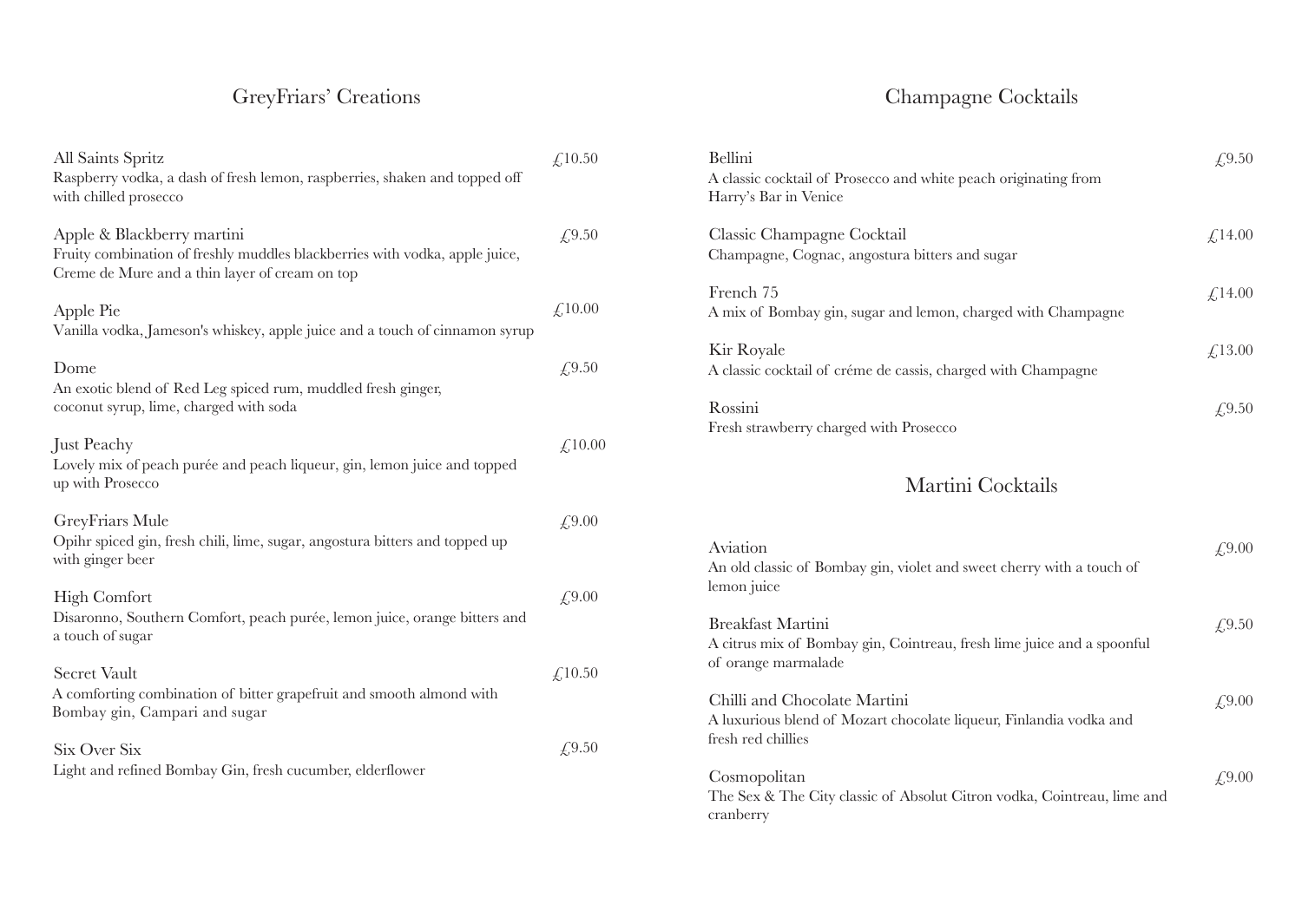## Martini Cocktails

| Espresso Martini<br>Modern day coffee culture reinvented in a combination of Finlandia vodka,<br>fresh espresso and Kahlua as created for Naomi Campbell back in the day                                                                                                                                   | £,10.50                         |
|------------------------------------------------------------------------------------------------------------------------------------------------------------------------------------------------------------------------------------------------------------------------------------------------------------|---------------------------------|
| Passionate Martini<br>Passion fruit, Stolichnaya vanilla vodka, pineapple, Prosecco                                                                                                                                                                                                                        | £,12.00                         |
| Rose & Lychee Martini<br>A delicate combination of Finlandia Vodka, lychee and rose liqueur<br>with a dash of Peychaud bitters                                                                                                                                                                             | £,10.50                         |
| Sidecar<br>Cognac shaken with Cointreau and fresh lemon                                                                                                                                                                                                                                                    | £,9.00                          |
| French Martini<br>Classic cocktail with Stoli raspberry, Chambord and pineapple juice                                                                                                                                                                                                                      | £,9.25                          |
| Elderflower Martini<br>Gin based martini with elderflower cordial, lemon juice and dry vermouth                                                                                                                                                                                                            | £,9.00                          |
| Margarita<br>Enjoy a classic Margarita with salt on the rim                                                                                                                                                                                                                                                | from $\text{\textsterling}9.50$ |
| Strawberry Daiquiri<br>Shaken version of this classic cocktail with strawberry liquer and strawberry<br>purée                                                                                                                                                                                              | £9.25                           |
| Vesper Martini<br>The original James Bond martini from the 1953 book, "Casino Royale", as<br>invented for Ian Fleming by Ivar Bryce<br>"Three measures of Gin one of Vodka, half a measure of Kina Lillet.<br>Shake it very well until it's ice-cold, then add a large, thin slice of lemon peel. Got it?" | £,10.00                         |

# Long Cocktails

| Apple Jack Rabbit<br>Jack Daniel's whiskey with maple syrup, orange and apple juices                                                                                   | £9.25  |
|------------------------------------------------------------------------------------------------------------------------------------------------------------------------|--------|
| <b>Bloody Mary</b><br>A special tomato juice with Finlandia vodka and our own secret spice mix                                                                         | £9.00  |
| Dark 'n' Stormy<br>Gosling's Black Seal rum with fresh lime and ginger beer                                                                                            | £9.50  |
| Fish House Punch<br>Cognac and Barcardi Carta Blanca lengthened with cold tea, peach<br>liqueur, lemon juice and soda                                                  | £,9.50 |
| Long Island Iced Tea<br>The five classic spirits shaken with fresh lime, layered on Coca Cola                                                                          | £10.50 |
| Mojito<br>The Cuban classic with Barcardi Carta Blanca, fresh lime and mint                                                                                            | £10.50 |
| Moscow Mule<br>Classically clean with Finlandia vodka, fresh lime and ginger beer                                                                                      | £,9.00 |
| Pimm's Classic<br>Quintessentially English and refreshingly subtle, this cocktail combines<br>Pimm's No. 1, cucumber, red fruit, mint and orange, topped with lemonade | £,9.50 |
| Gin Fizz<br>A wonderfully textured drink with premium Bombay gin, lemon juice and<br>sugar                                                                             | £10.00 |
| Russian Spring Punch<br>A luxurious and refreshing hit of Prosecco with Vodka, crème de cassis and<br>lemon juice                                                      | £10.00 |
| Sloe Gin Fizz<br>A wonderfully smooth drink combining Hayman's Sloe gin, fresh lemon<br>and soda                                                                       | £9.50  |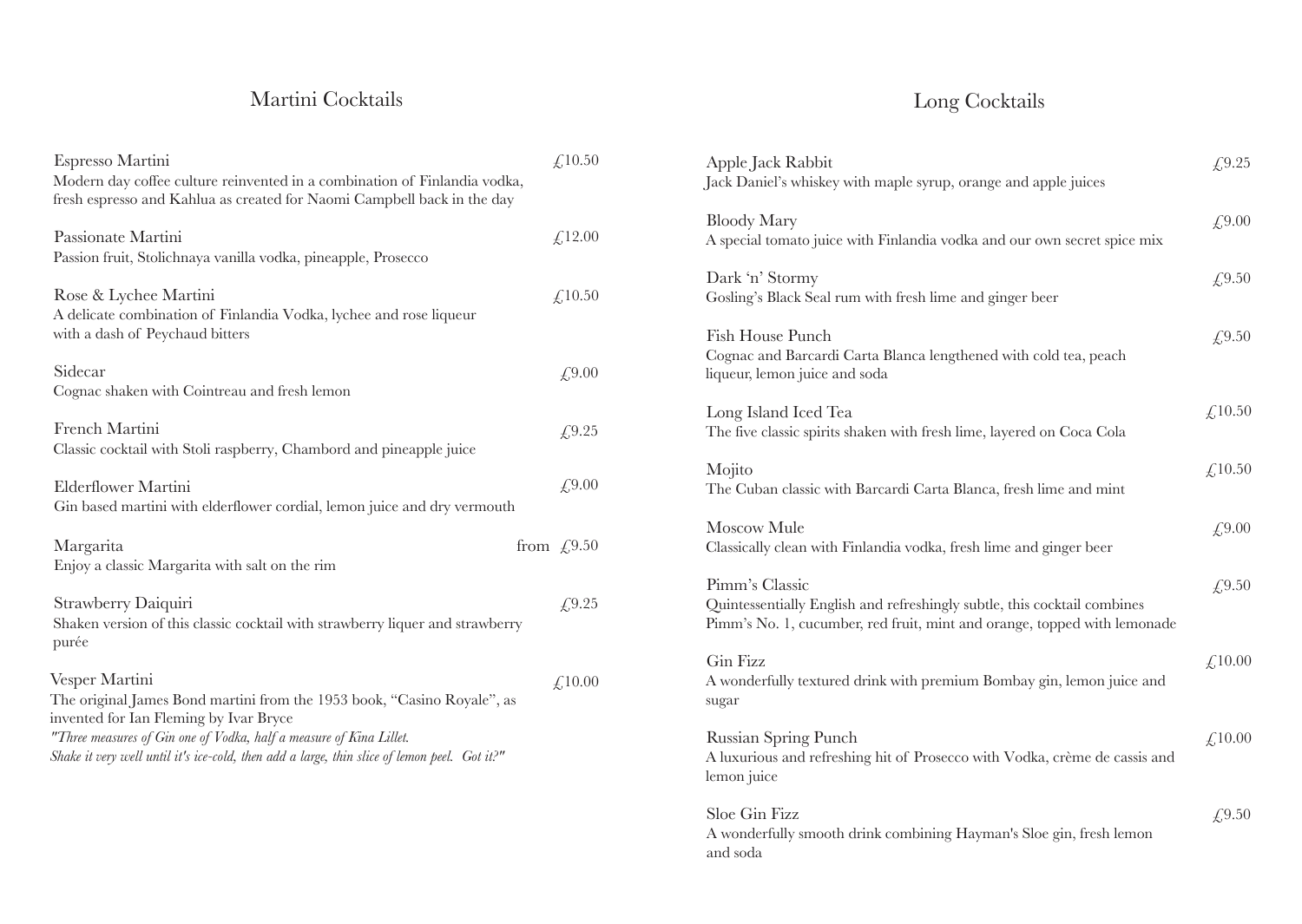## Short Cocktails

| <b>Bramble</b><br>£10.50<br>Brockmans gin, lemon juice, sugar syrup and Creme de Mure                                                                                                                                                                               |  |
|---------------------------------------------------------------------------------------------------------------------------------------------------------------------------------------------------------------------------------------------------------------------|--|
| £8.50<br>Caipiriñha<br>Sagatiba cachaca and fresh lime muddled with sugar                                                                                                                                                                                           |  |
| £9.00<br>Godfather<br>Utterly befitting its name, this drink marries Chivas Regal 12yr and Amaretto                                                                                                                                                                 |  |
| Mint Julep<br>from $\int$ , 10.00<br>The classic Prohibition cocktail that infused flavours of fresh mint<br>with the charred depths of a great bourbon                                                                                                             |  |
| Negroni<br>£9.00<br>Three classic ingredients of Bombay gin, Campari and sweet vermouth                                                                                                                                                                             |  |
| Old Fashioned<br>from $\text{\textsterling}10.00$<br>The origins of cocktails were derived from mixtures of alcohol, bitters,<br>sugar and water. In the mid 1900s bartenders returned to making cocktails in<br>the 'old-fashioned' way, hence the modern-day name |  |
| This classic drink an American whiskey of your choice with Angostura bitters<br>and sugar, stirred down slowly over ice to perfection                                                                                                                               |  |
| £9.00<br>Russian, Black or White<br>Finlandia vodka and Kahlua either straight up, with Coca Cola, or cream                                                                                                                                                         |  |
| Sour<br>£,9.00<br>from<br>The possible variations of sours are endless. Select your choice of base spirit<br>and we shall oblige with the perfect sour                                                                                                              |  |
|                                                                                                                                                                                                                                                                     |  |

## Mocktails

| <b>Bramble Bush</b><br>Blackberries, fresh lemon, elderflower and apple juice                                        |                | £5.50          |
|----------------------------------------------------------------------------------------------------------------------|----------------|----------------|
| Passion Wagon<br>Passion fruit, fresh lime, and grenadine charged with soda                                          |                | £6.00          |
| Three Berry Cooler<br>Raspberries, blackberries, strawberry purée, lime juice,<br>lychee juice charged with lemonade |                | £6.00          |
| Softs                                                                                                                |                |                |
| Mineral Water                                                                                                        |                |                |
| Kingsdown Still or Sparkling Water                                                                                   | 330ml<br>750ml | £2.00<br>£4.50 |
| Juices                                                                                                               |                | £3.00          |
| Orange   Pink Grapefruit   Apple   Cranberry                                                                         |                |                |
| Pineapple   Lychee   Passion Fruit   Tomato                                                                          |                |                |
| Carbonated                                                                                                           | 330ml          | £2.80          |
| Coca Cola   Diet Coke                                                                                                |                |                |
| Fever-Tree Mixers                                                                                                    |                |                |
| Juices and tonics as a spirit mixer                                                                                  |                | £2.00          |
| Indian Tonic Water   Slim Line Tonic Water   Lemonade                                                                | 200ml          | £2.80          |
| Ginger Ale   Ginger Beer   Bitter Lemon   Soda Water                                                                 |                |                |
| Aromatic Tonic Water   Elderflower Tonic Water                                                                       |                |                |
| Mediterranean Tonic Water                                                                                            |                |                |
| Flavoured syrup                                                                                                      |                | £0.25          |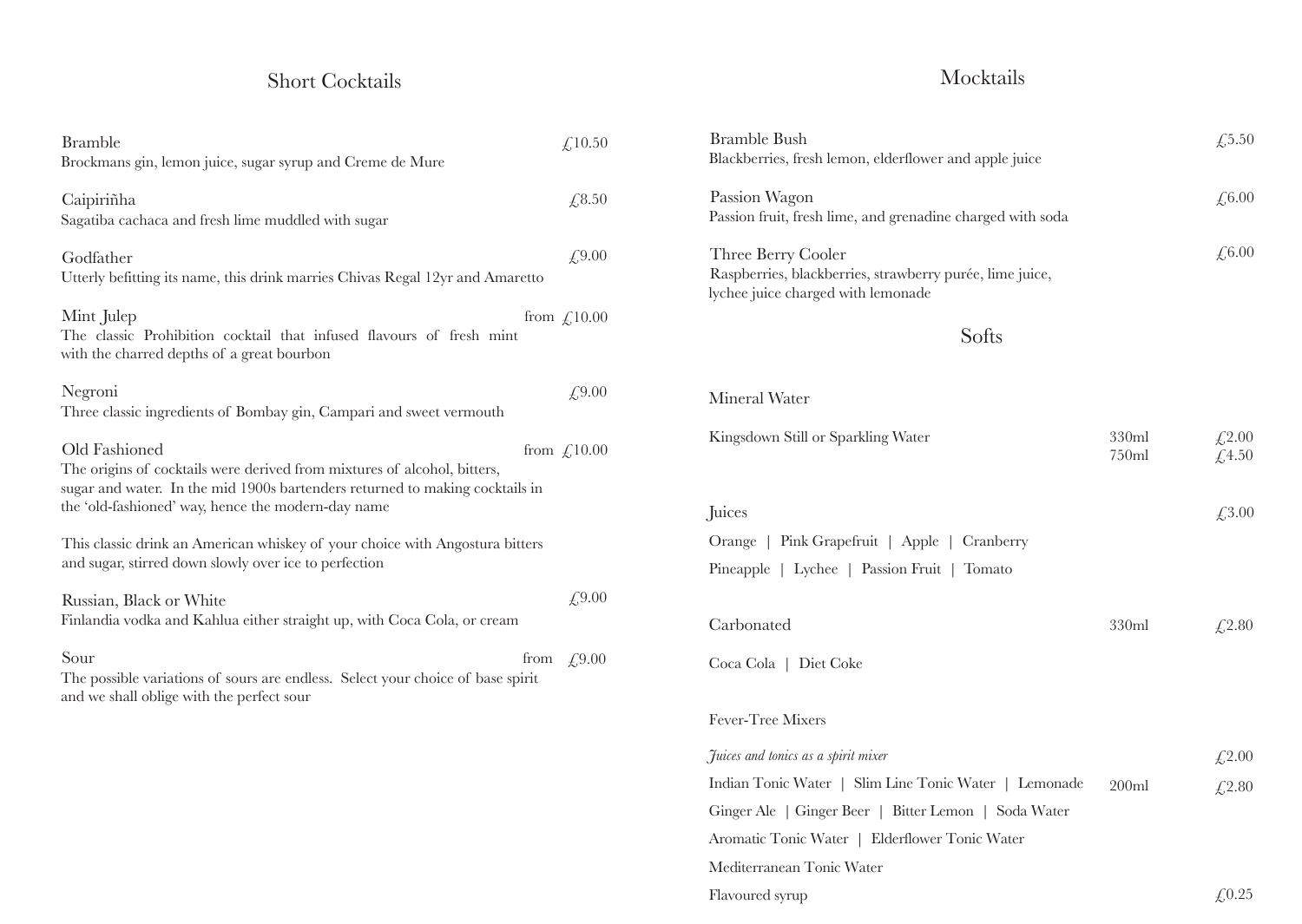| Beer & Cider |
|--------------|
|              |

#### Draught

| Peroni                   | $5.1\%$ | pint               | £7.85  |
|--------------------------|---------|--------------------|--------|
|                          |         | $\frac{1}{2}$ pint | £3.95  |
|                          |         |                    |        |
| <b>Bottled</b>           |         |                    |        |
| Pilsner Urquell          | 4.4%    | 330ml              | £4.25  |
| Meantime London Pale Ale | $4.3\%$ | 330ml              | £4.95  |
| Asahi                    | $5.2\%$ | 330ml              | £3.95  |
| Peroni                   | $5.1\%$ | 330ml              | £4.50  |
| Guinness Original        | $4.2\%$ | 330ml              | £3.75  |
| Aspall Suffolk Cider     | $5.5\%$ | 330ml              | £3.75  |
| Heineken (alcohol-free)  | $0.0\%$ | 330ml              | £,3.50 |

| Bloom                             | £7.00  |
|-----------------------------------|--------|
| Bloom Jasmine & Rose              | £8.00  |
| Boë Violet                        | £8.00  |
| <b>Bombay Sapphire</b>            | £7.00  |
| <b>Brockmans</b>                  | £8.00  |
| Tanqueray Flor De Sevilla         | £,8.00 |
| Gin Mare                          | £8.00  |
| Hendrick's                        | £8.00  |
| Bathtub                           | £9.50  |
| Monkey 47                         | £10.00 |
| Warner Edwards Elderflower        | £8.50  |
| Pinkster                          | £9.00  |
| Portobello road                   | £6.75  |
| Tanqueray                         | £6.50  |
| Tanqueray No. 10                  | £9.00  |
| The Botanist                      | £9.00  |
| Warner Edwards Victoria's Rhubarb | £9.00  |
| Hayman's Sloe                     | £8.50  |
| Citadelle Gin De France           | £8.50  |
| Roku Gin                          | £7.00  |
| Opihr                             | £8.00  |

Gin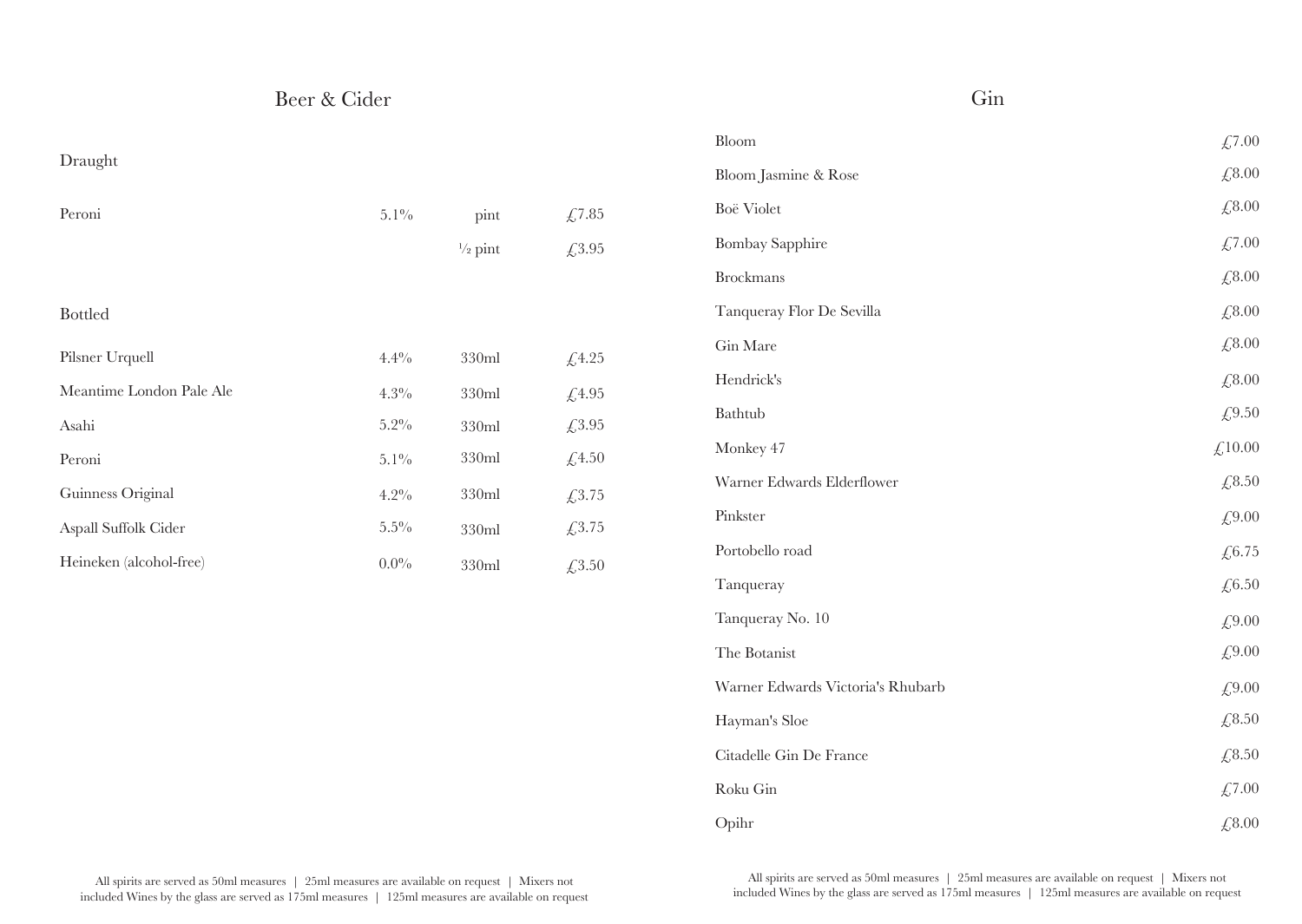## Vodka

## Whisky

| Finlandia            | $\text{\textsterling},6.00$ |
|----------------------|-----------------------------|
| <b>Belvedere</b>     | £,7.00                      |
| Chase English Potato | £,8.00                      |
| Grey Goose           | $\sqrt{6.8.00}$             |
| Absolut Citron       | $\sqrt{6.50}$               |
| Stolichnaya Vanil    | £,6.00                      |
| Stolichnaya Razberi  | £,6.00                      |

| <b>Single Malts</b>                   |                |
|---------------------------------------|----------------|
| Lowland                               |                |
| Auchentoshan Three Wood               | £,12.00        |
| Highland                              |                |
| Glenmorangie Quinta Ruban             | £12.00         |
| Dalmore Cigar Malt                    | £17.00         |
| Speyside                              |                |
| Balvenie 12yr Double Wood             | £9.50          |
| The Glenfiddich 12yr                  | £8.50          |
| The Glenlivet 15yr French Oak Reserve | £15.00         |
| Islay                                 |                |
| Ardbeg 10yr                           | $\pounds10.00$ |
| Lagavulin 16yr                        | £12.50         |
| Laphroaig 10yr                        | £9.00          |
| Island                                |                |
| Talisker 10yr                         | £9.00          |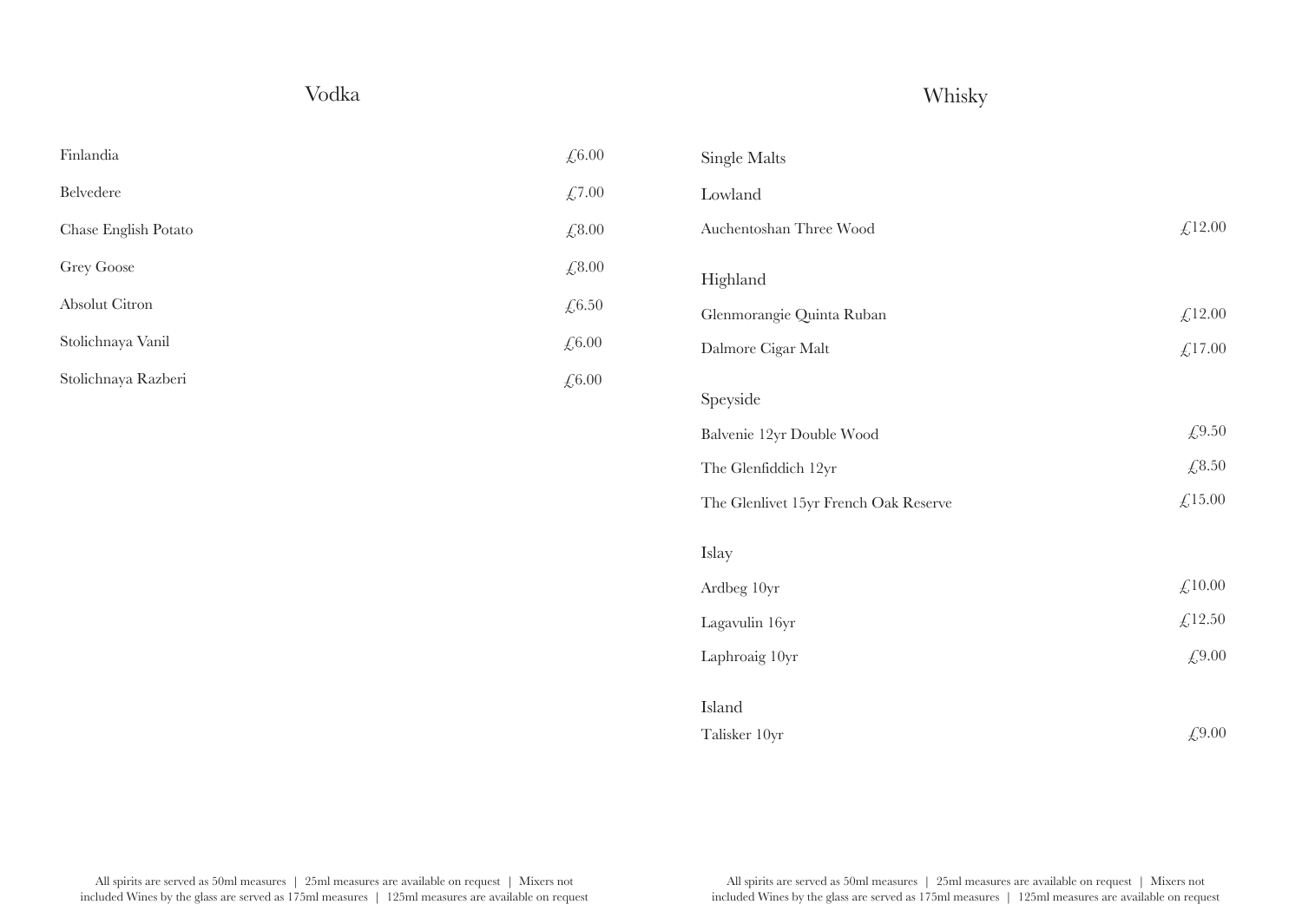| Whisk(e)y                         |           | Rum                  |                      |
|-----------------------------------|-----------|----------------------|----------------------|
| <b>Blended Scotch</b>             |           | White Rum            |                      |
| Chivas Regal 12yr                 | £6.00     | Bacardi Carta Blanca | £6.00                |
| Chivas Regal 18yr                 | £12.00    | Havana 3yr           | £ $6.00$             |
| Johnnie Walker Black Label        | £6.00     | Dark Rum             |                      |
| Johnnie Walker Double Black Label | £8.50     | Gosling's Black Seal | £6.00                |
| <b>Blended Irish</b>              |           | Havana 7yr           | £6.50                |
| <b>Bushmills Black Bush</b>       | £8.00     | Gold Rum             |                      |
| Jameson                           | £6.00     | Bacardi 8yr          | £7.00                |
| North American                    |           | Ron Zacapa           | £12.00               |
| <b>Bulleit Rye</b>                | £8.00     | Spiced Rum           |                      |
| Jack Daniel's Old No. 7           | £6.00     | The Kraken           | £7.00                |
| Maker's Mark                      | £6.00     | Chairman's Reserve   | $\textsterling 6.50$ |
| Sazerac Rye                       | £12.00    | Red Leg              | £7.00                |
| Woodford Reserve                  | £7.00     |                      |                      |
| Japanese                          |           | Tequila              |                      |
| The Chita                         | $(1 - 0)$ | Don Julio Reposado   | £10.50               |
|                                   |           | Jose Cuervo Especial | £6.00                |
|                                   |           | Patron Silver        | £10.00               |